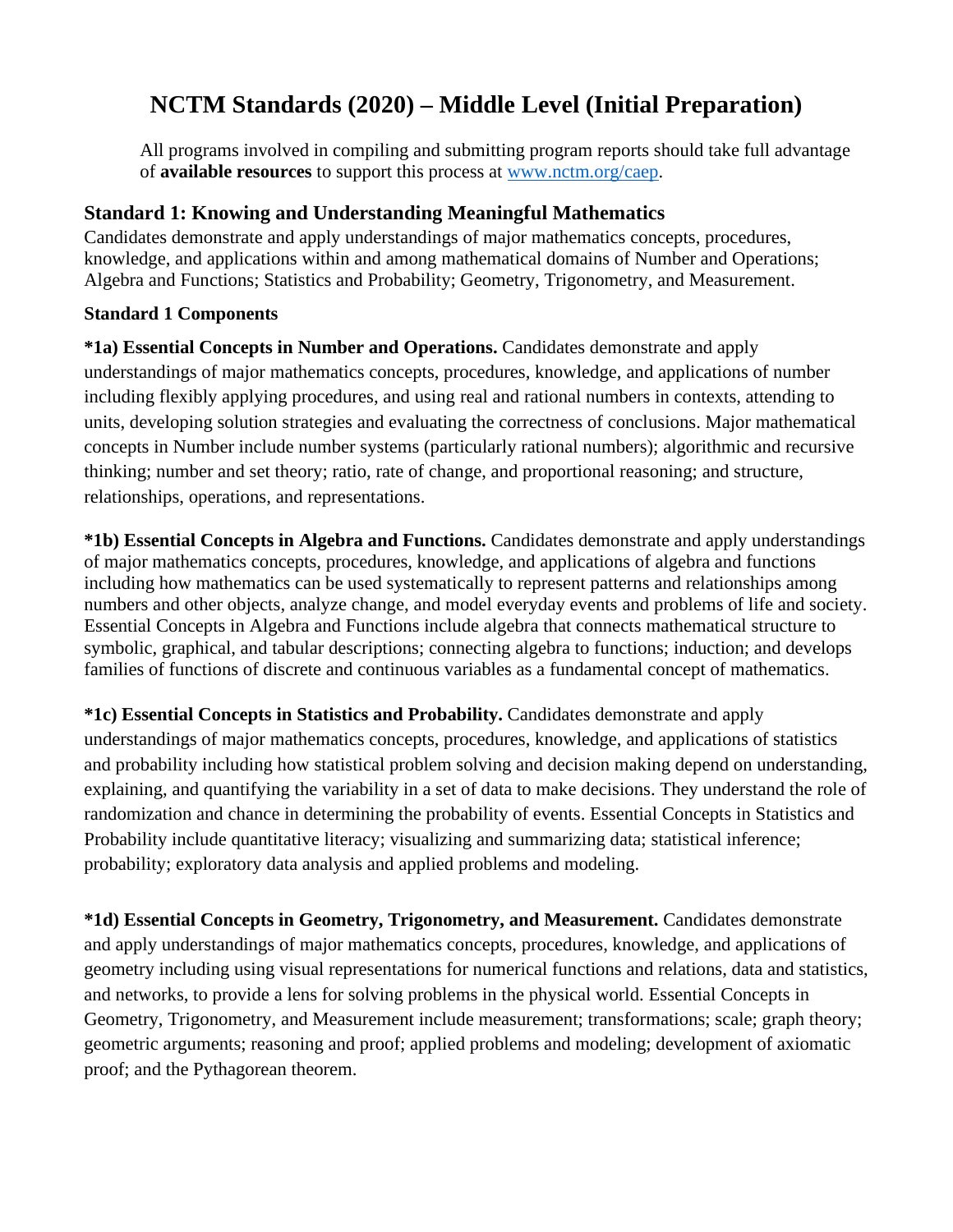# **Standard 2: Knowing and Using Mathematical Processes**

Candidates demonstrate, within or across mathematical domains, their knowledge of and ability to apply the mathematical processes of problem solving; reason and communicate mathematically; and engage in mathematical modeling. Candidates apply technology appropriately within these mathematical processes.

### **Standard 2 Components**

**\*2a) Problem Solving.** Candidates demonstrate a range of mathematical problem-solving strategies to make sense of and solve nonroutine problems (both contextual and noncontextual) across mathematical domains.

**\*2b) Reasoning and Communicating.** Candidates organize their mathematical reasoning and use the language of mathematics to express their mathematical reasoning precisely, both orally and in writing, to multiple audiences.

**\*2c) Mathematical Modeling and Use of Mathematical Models.** Candidates understand the difference between the mathematical modeling process and models in mathematics. Candidates engage in the mathematical modeling process and demonstrate their ability to model mathematics.

## **Standard 3: Knowing Students and Planning for Mathematical Learning**

Candidates use knowledge of students and mathematics to plan rigorous and engaging mathematics instruction supporting students' access and learning. The mathematics instruction developed provides equitable, culturally responsive opportunities for all students to learn and apply mathematics concepts, skills, and practices.

#### **Standard 3 Components**

**\*3a) Student Diversity.** Candidates identify and use students' individual and group differences when planning rigorous and engaging mathematics instruction that supports students' meaningful participation and learning.

**3b) Students' Mathematical Strengths.** Candidates identify and use students' mathematical strengths to plan rigorous and engaging mathematics instruction that supports students' meaningful participation and learning.

**3c) Positive Mathematical Identities.** Candidates understand that teachers' interactions impact individual students by influencing and reinforcing students' mathematical identities, positive or negative, and plan experiences and instruction to develop and foster positive mathematical identities.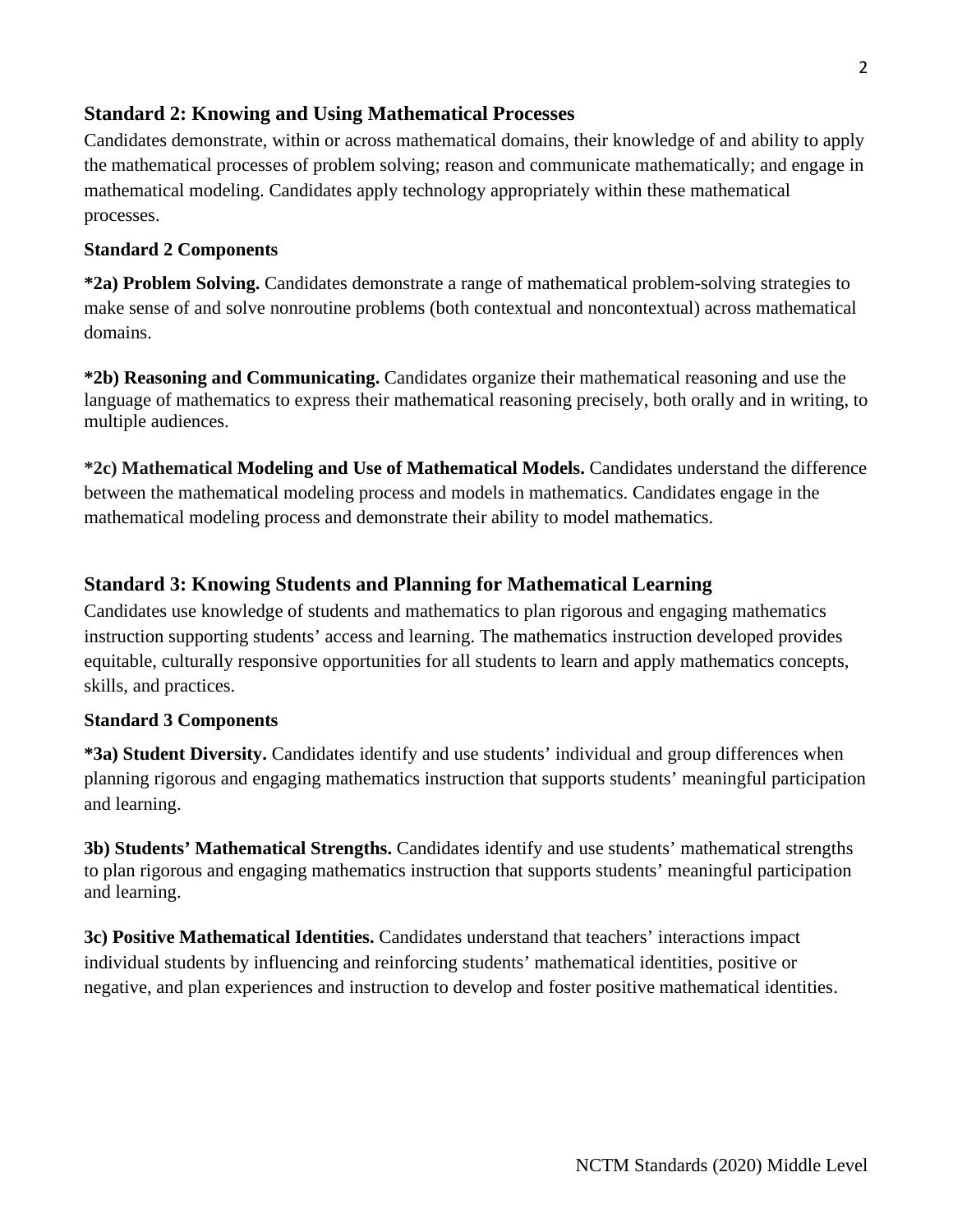# **Standard 4: Teaching Meaningful Mathematics**

Candidates implement effective and equitable teaching practices to support rigorous mathematical learning for a full range of students. Candidates establish rigorous mathematics learning goals, engage students in high cognitive demand learning, use mathematics specific tools and representations, elicit and use student responses, develop conceptual understanding and procedural fluency, and pose purposeful questions to facilitate student discourse.

### **Standard 4 Components**

**4a) Establish Rigorous Mathematics Learning Goals.** Candidates establish rigorous mathematics learning goals for students based on mathematics standards and practices.

**4b) Engage Students in High Cognitive Demand Learning.** Candidates select or develop and implement high cognitive demand tasks to engage students in mathematical learning experiences that promote reasoning and sense making.

**4c) Incorporate Mathematics-Specific Tools**. Candidates select mathematics-specific tools, including technology, to support students' learning, understanding, and application of mathematics and to integrate tools into instruction.

**4d) Use Mathematical Representations.** Candidates select and use mathematical representations to engage students in examining understandings of mathematics concepts and the connections to other representations.

**4e) Elicit and Use Student Responses.** Candidates use multiple student responses, potential challenges, and misconceptions, and they highlight students' thinking as a central aspect of mathematics teaching and learning.

**4f) Develop Conceptual Understanding and Procedural Fluency.** Candidates use conceptual understanding to build procedural fluency for students through instruction that includes explicit connections between concepts and procedures.

**4g) Facilitate Discourse.** Candidates pose purposeful questions to facilitate discourse among students that ensures that each student learns rigorous mathematics and builds a shared understanding of mathematical ideas.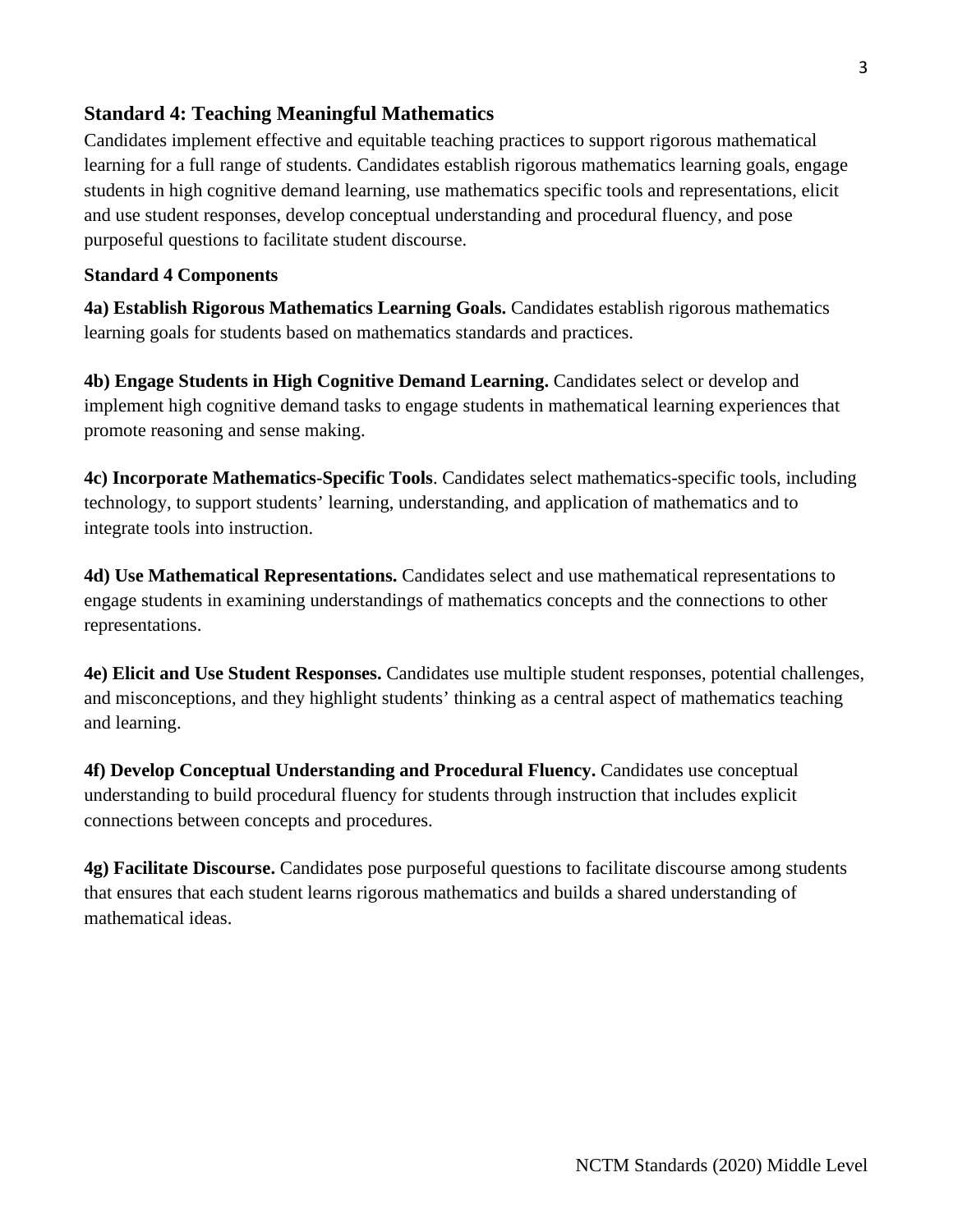# **Standard 5: Assessing Impact on Student Learning**

Candidates assess and use evidence of students' learning of rigorous mathematics to improve instruction and subsequent student learning. Candidates analyze learning gains from formal and informal assessments for individual students, the class as a whole, and subgroups of students disaggregated by demographic categories, and they use this information to inform planning and teaching.

### **Standard 5 Components**

**5a) Assessing for Learning.** Candidates select, modify, or create both informal and formal assessments to elicit information on students' progress toward rigorous mathematics learning goals.

**5b) Analyze Assessment Data.** Candidates collect information on students' progress and use data from informal and formal assessments to analyze progress of individual students, the class as a whole, and subgroups of students disaggregated by demographic categories toward rigorous mathematics learning goals.

**5c) Modify Instruction.** Candidates use the evidence of student learning of individual students, the class as a whole, and subgroups of students disaggregated by demographic categories to analyze the effectiveness of their instruction with respect to these groups. Candidates propose adjustments to instruction to improve student learning for each and every student based on the analysis.

# **Standard 6: Social and Professional Context of Mathematics Teaching and Learning**

Candidates are reflective mathematics educators who collaborate with colleagues and other stakeholders to grow professionally, to support student learning, and to create more equitable mathematics learning environments.

#### **Standard 6 Components**

**\*6a) Promote Equitable Learning Environments.** Candidates seek to create more equitable learning environments by identifying beliefs about teaching and learning mathematics, and associated classroom practices that produce equitable or inequitable mathematical learning for students.

**6b) Promote Positive Mathematical Identities.** Candidates reflect on their impact on students' mathematical identities and develop professional learning goals that promote students' positive mathematical identities.

**6c) Engage Families and Community.** Candidates communicate with families to share and discuss strategies for ensuring the mathematical success of their children.

**6d) Collaborate with Colleagues.** Candidates collaborate with colleagues to grow professionally and support student learning of mathematics.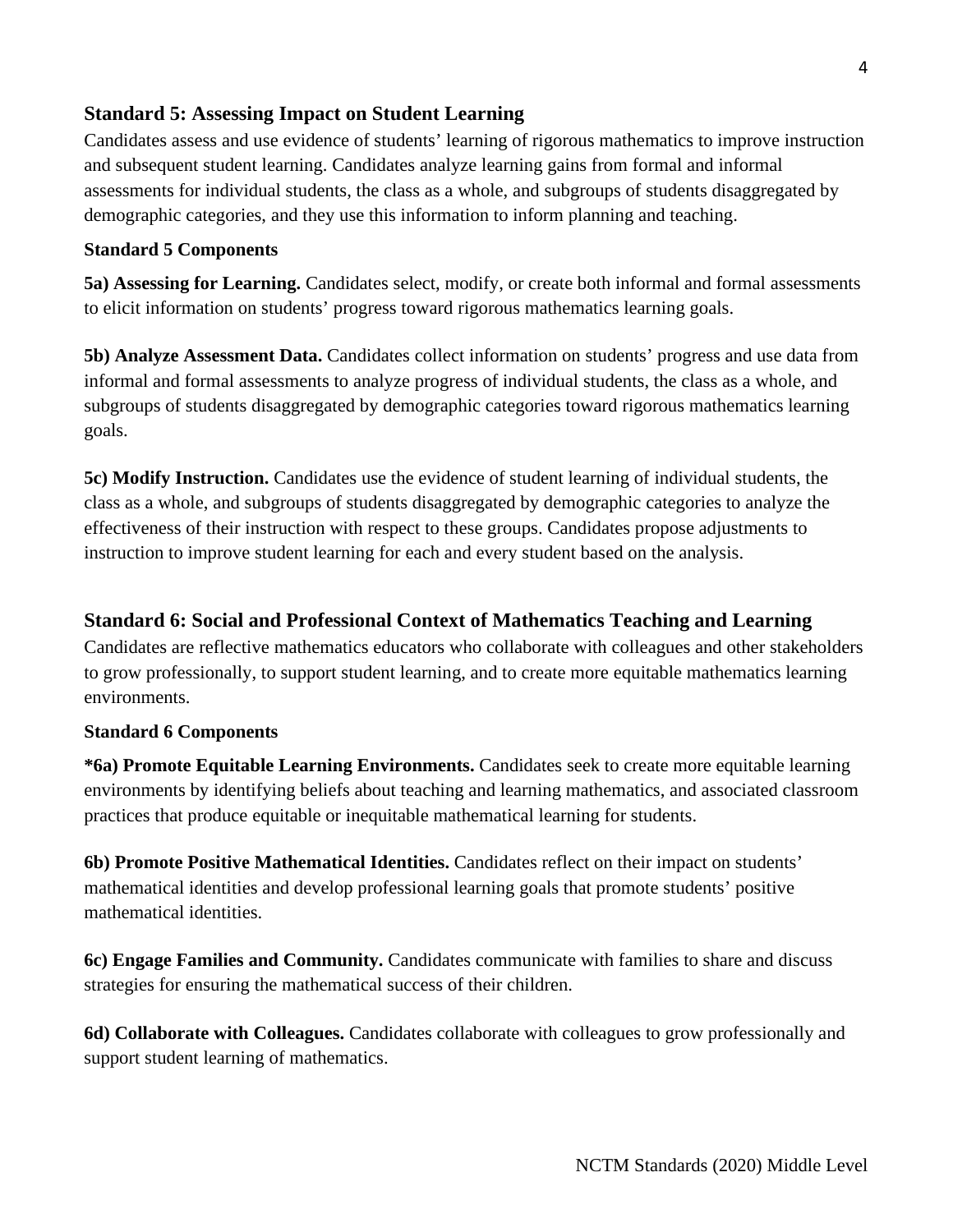# **Standard 7: Middle Level Field Experiences and Clinical Practice**

Effective teachers of middle level mathematics engage in a planned sequence of field experiences and clinical practice under the supervision of experienced and highly qualified mathematics teachers. They develop a broad experiential base of knowledge, skills, effective approaches to mathematics teaching and learning, and professional behaviors in settings that involve a diverse range and varied groupings of students. Candidates experience a full-time student teaching/internship in middle level mathematics supervised by university or college faculty with middle level or secondary mathematics teaching experience or equivalent knowledge base.<sup>[1](#page-4-0)</sup>

# **Standard 7 Components**

**\*7a) Design of Field Experiences and Clinical Practice.** Candidates participate in a diverse range of field experiences and clinical practice in middle level settings with highly qualified mathematics teachers.

**\*7b) Supervision of Field Experiences.** Supervisors for the full-time student teaching/internship in middle school mathematics have secondary or middle level mathematics teaching experience or equivalent knowledge base.

<span id="page-4-0"></span> $1$  This standard is not a requirement for CAEP, but it is an NCTM requirement for a program to obtain National Recognition from the Council. The 2020 NCTM Standard 7 for Math programs was not based on the *Guidelines* outlined by CAEP's SPA Standards Review Committee. Instead, it is a specialty licensure area-specific requirement set by NCTM.